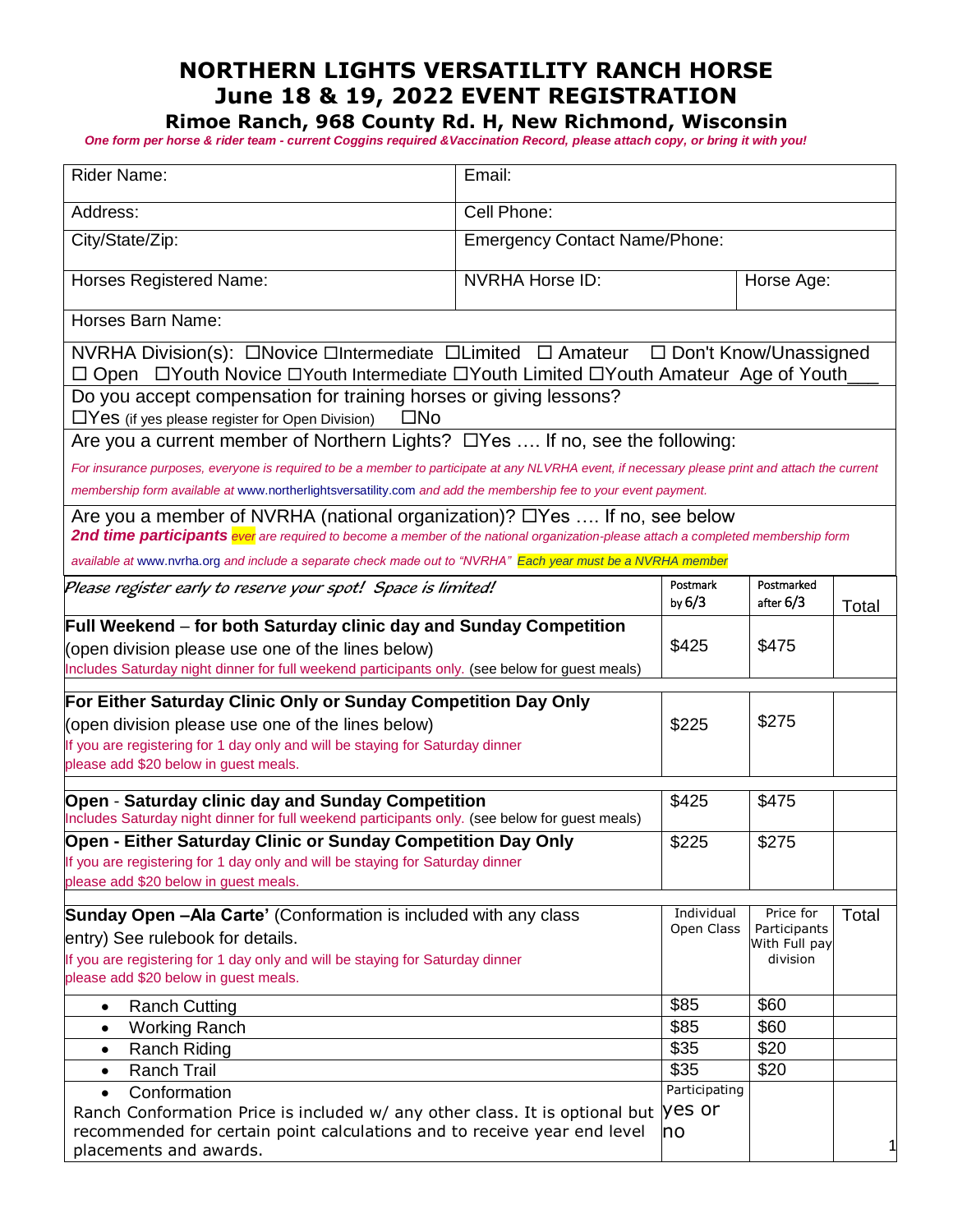|                                                                                    | Price              | Quantity | Total |
|------------------------------------------------------------------------------------|--------------------|----------|-------|
| <b>Camping is free – there is no Electric hook-ups or water hook-ups – you can</b> | \$0                |          |       |
| bring a generator                                                                  |                    |          |       |
| <b>Stall</b>                                                                       | \$70               |          |       |
| For weekend, 2 Bags of shavings are included – No outside shavings.                | $$40$ /day         |          |       |
| All overnight participants are required to use a stall. No overnight tie-ups.      |                    |          |       |
|                                                                                    |                    |          |       |
|                                                                                    | Price              |          |       |
| Extra Bags of shavings - a bag                                                     | \$8                |          |       |
| <b>MEALS</b>                                                                       |                    | Quantity | Total |
| Additional Saturday Night Dinner guest only.                                       | \$20               |          |       |
| <b>NLVRHA Membership</b>                                                           | Individual         | Family   | Youth |
| Northern Lights Membership - (good for all shows during the 2022 season)           | \$25               | \$35     | \$10  |
|                                                                                    | <b>GRAND TOTAL</b> |          |       |

#### **Please make check out to NLVRHA and mail to: Laura Hildebrandt N7112 1170th St Prescott, WI**

Questions please contact:

Jenni Gillet 952-457-4404, jennirkist@aol.com

Laura Hildebrandt 715-821-6464, [northernlightsversatility2@gmail.com](mailto:northernlightsversatility2@gmail.com)

*Cancellation Policy: 15 days or more 100% refund; 14 days or less decision made by President to transfer fees to a future event or issue partial refund determined by expenses; full refund if rider gets paid replacement. NLVRHA reserves the right to cancel an event within 48 hours.*

**Release:** By signing below, I/we are waiving our right, if any, to claim against, or recover from any equine activity sponsor, equine professionals or any other person for injury, loss, damage, or death resulting from any of the inherent risks of this equine activity. I/we hereby request to enter the event indicated and agree to abide by the bylaws, standing rules, judging and rules of the respective organizations involved with this event. I/we hereby release NLVRHA and any other organizations and their members, employees, or volunteers from any loss to myself, employees, agents, horses and/or equipment while attending and/or participating in this event. The provisions contained herein are hereby made a part of this entry agreement. In addition, the general understanding of any "publication, video, and internet consent and release agreement" is incorporated in this release including: no monetary considerations; photo, video or verbal statements may be used now and in subsequent years the program deems fit; is binding upon heirs and/or future legal representatives.

### **Signature – Participant or Parent/Guardian if under 18 years old Date**

**Awards, jackpots, and scoresheets will not be mailed to you. If you are unable to attend the Sunday awards ceremony, please have a friend pick up your loot!**

**\_\_\_\_\_\_\_\_\_\_\_\_\_\_\_\_\_\_\_\_\_\_\_\_\_\_\_\_\_\_\_\_\_\_\_\_\_\_\_\_\_\_\_\_\_\_\_\_\_\_\_\_\_\_\_\_\_\_\_\_\_\_\_\_\_\_\_\_\_\_\_\_\_\_\_\_\_\_\_\_**

### **We are always in need of volunteers to help run the show on Sunday. Please note here if you know anyone willing to assist us. All help is appreciated!**

Gate:\_\_\_\_\_\_\_\_\_\_\_ Trail class set up:\_\_\_\_\_\_\_\_\_\_\_\_ Announcer:\_\_\_\_\_\_\_\_\_\_\_Scribe:\_\_\_\_\_\_\_\_\_\_\_